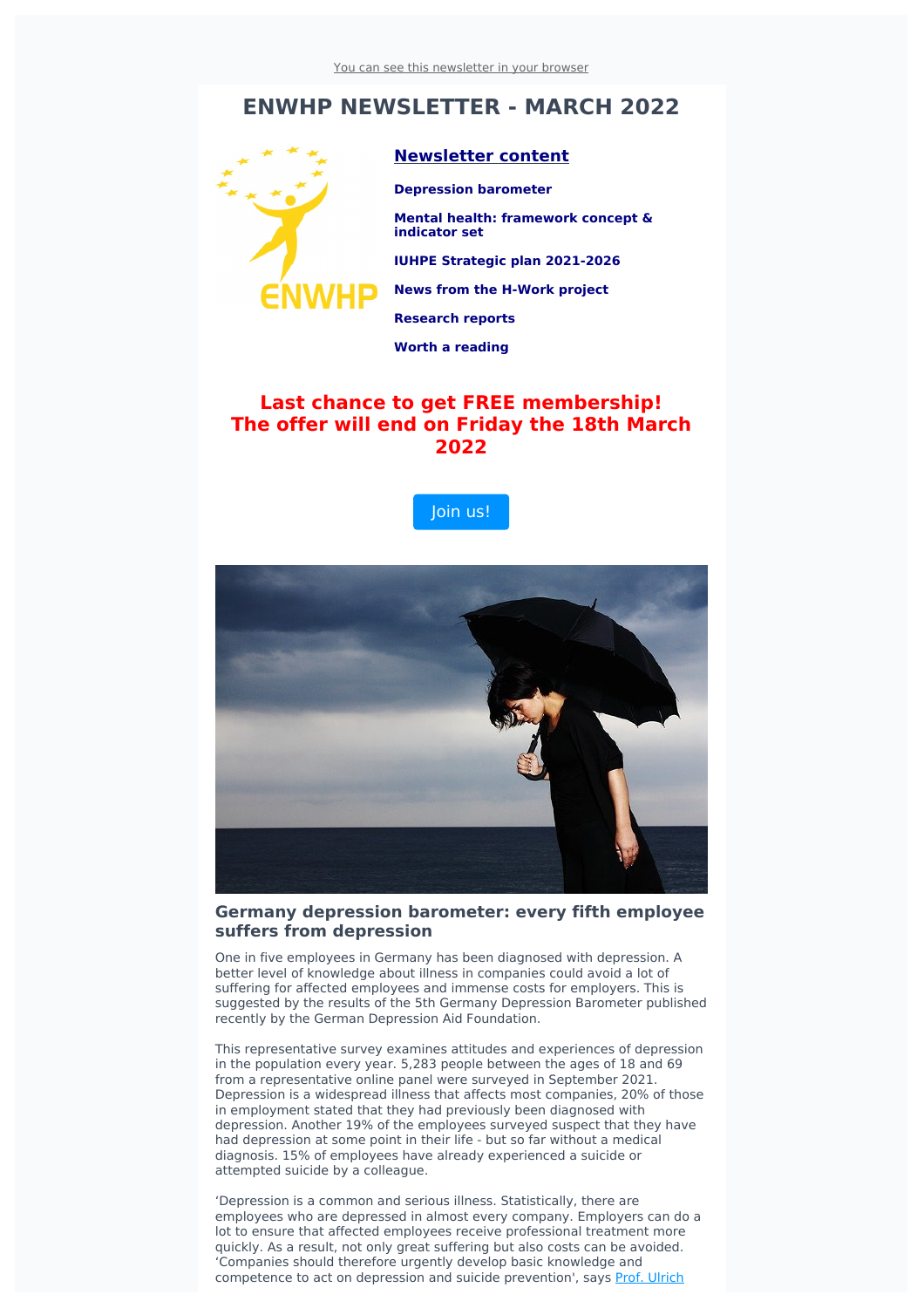Hegerl, Chairman of the Board of the German Depression Aid [Foundation](https://www.deutsche-depressionshilfe.de/ueber-uns/die-stiftung/vorsitzender-ulrich-hegerl?utm_source=sendinblue&utm_campaign=Newsletter%20March%202022&utm_medium=email) and holder of the Senckenberg Professorship at the Goethe University in Frankfurt.

#### More (In [German\)...](https://www.deutsche-depressionshilfe.de/pressematerial-barometer-depression?utm_source=sendinblue&utm_campaign=Newsletter%20March%202022&utm_medium=email)



#### **Mental health: framework concept and indicators set.**

In the course of the recognition of mental health as an essential component of population health, the Robert Koch Institute has begun developing a Mental Health Surveillance (MHS) system for Germany. MHS aims to continuously report data for relevant mental health indicators, thus creating a basis for evidence-based planning and evaluation of public health measures.

In order to develop a set of indicators for the adult population, potential indicators were identified through a systematic literature review and selected in a consensus process by international and national experts and stakeholders. The final set comprises 60 indicators that, together, represent a multidimensional public health framework for mental health across four fields of action. Indicators still need to be developed for the fifth field of action 'Mental health promotion and prevention.

The pilot methodology proved to be practicable. Strengths and limitations will be discussed regarding the search and definition of indicators, the scope of the indicator set as well as the participatory decision-making process.



#### **IUHPE strategic plan 2021-2026**

The International Union for Health Promotion and Education (IUHPE) sets the priorities of its work for the period 2021 to 2026 in its strategic plan. The global professional association makes a significant contribution to the development of scientifically based health promotion and to the professionalization of this field in Europe.

The Strategic Plan of the International Union for Health Promotion and Education (IUHPE) for 2021-2026 builds on existing developments and outlines the organization's strategic priorities for the next five years.

The central theme and overarching framework on which this strategic plan is based is a systemic approach to health promotion. The IUHPE is also currently working on the development of an instrument for the evaluation of health promotion systems (HPS), which should go into the test phase at the end of 2021.

The IUHPE's strategic priorities set for 2021-2026 include:

- Measures on the determinants of health and the Sustainable Development Goals (SDGs)
- Addressing global health and health equity challenges, including non-communicable diseases (NCDs) and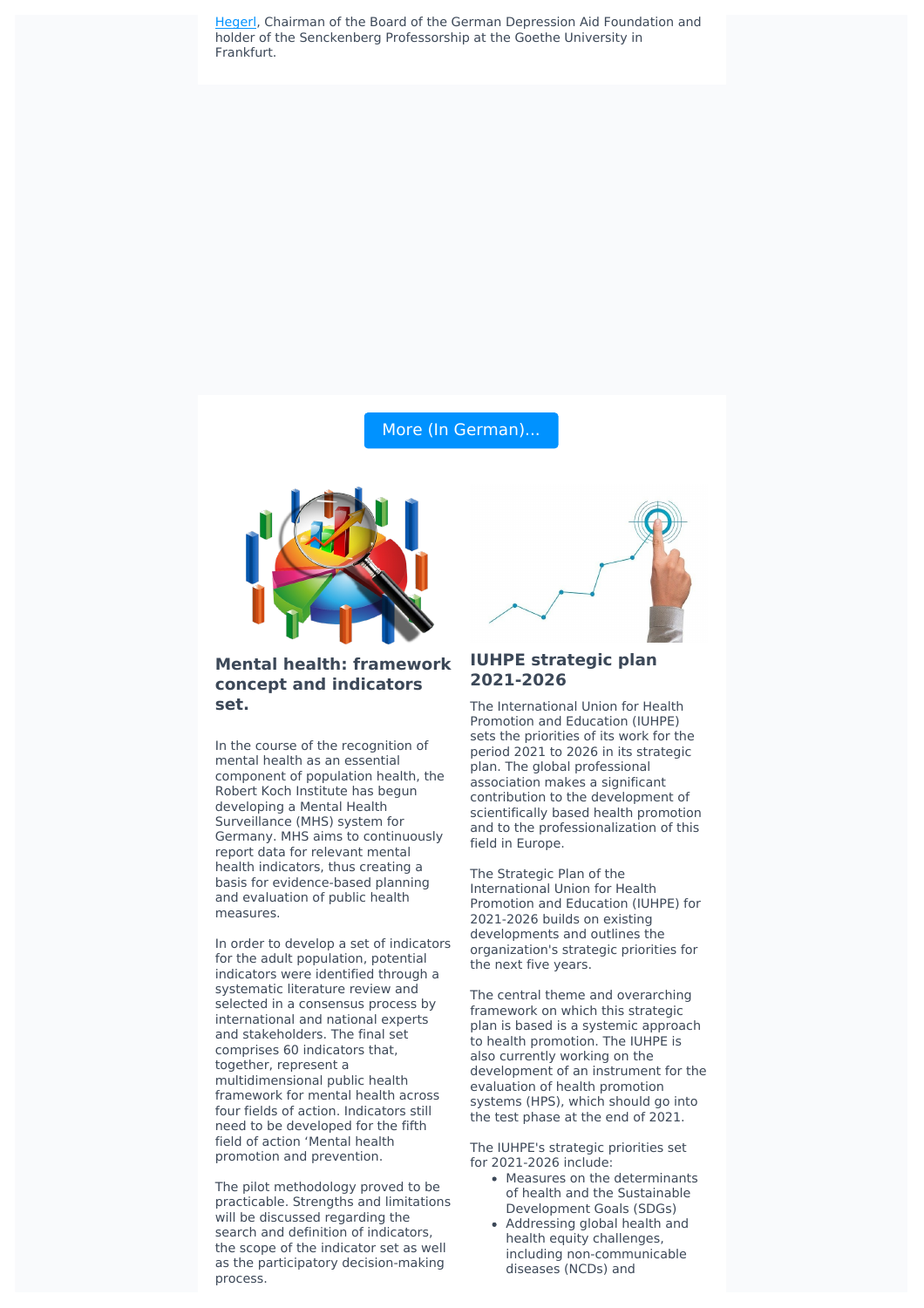Next steps in setting up the MHS will be the operationalisation of the single indicators and their extension to also cover children and adolescents. Given assured data availability, the MHS will contribute to broadening our knowledge on population mental health, supporting a targeted promotion of mental health, and reducing the disease burden in persons with mental disorders.

Find out [more](https://www.ncbi.nlm.nih.gov/pmc/articles/PMC8734140/?utm_source=sendinblue&utm_campaign=Newsletter%20March%202022&utm_medium=email)

communicable diseases

- Promote mental health and wellbeing
- Development of the area of health promotion

These strategic priorities are supported by operational measures that are based on the departments of the IUHPE Vice Presidents.

You can [read](https://drive.google.com/file/d/1pX-ls6PPlHU5WUv5z35-TSmkHdHqRVPx/view?utm_source=sendinblue&utm_campaign=Newsletter%20March%202022&utm_medium=email) it here

## **NEWS FROM THE H-WORK PROJECT**

ENWHP is a partner in the H-Work project – Multilevel Interventions to Promote Mental Health in SMEs and public workplaces\*. The project is now at an exciting phase of development as it is moving from a period of developing tools for mental health promotion to implementation and testing them in workplaces in 5 EU countries (Italy, Spain, Netherlands, Germany, and Czechia).

A range of interventions have been developed within the project – these include awareness-raising tools, interventions to promote mindfulness, and interventions to improve the quality of the worm environment and leadership in the workplace.

Within the project, ENWHP's role is largely concerned with dissemination. We will; keep our members and followers informed of progress through our Newsletter, Social media accounts, and website throughout the next 18 months.

\* This project has received funding from the European Union's Horizon <sup>2020</sup> research and innovation programme under grant agreement No 847386. The material presented and views expressed here are the responsibility of the author(s) only. The EU Commission takes no responsibility for any use made of the information set out.

#### **Follow the project progress on the H-Work [website](https://h-work.eu/news/?utm_source=sendinblue&utm_campaign=Newsletter%20March%202022&utm_medium=email)**



#### **Research reports**

You can suggest research summaries (robust and recent findings and no more than 300 words) to the ENWHP team. Send it to [info@enwhp.net](mailto:info@enwhp.net?subject=Research%20report%20proposal)

See all [reports](https://www.enwhp.org/?i=portal.en.research-reports&utm_source=sendinblue&utm_campaign=Newsletter%20March%202022&utm_medium=email)